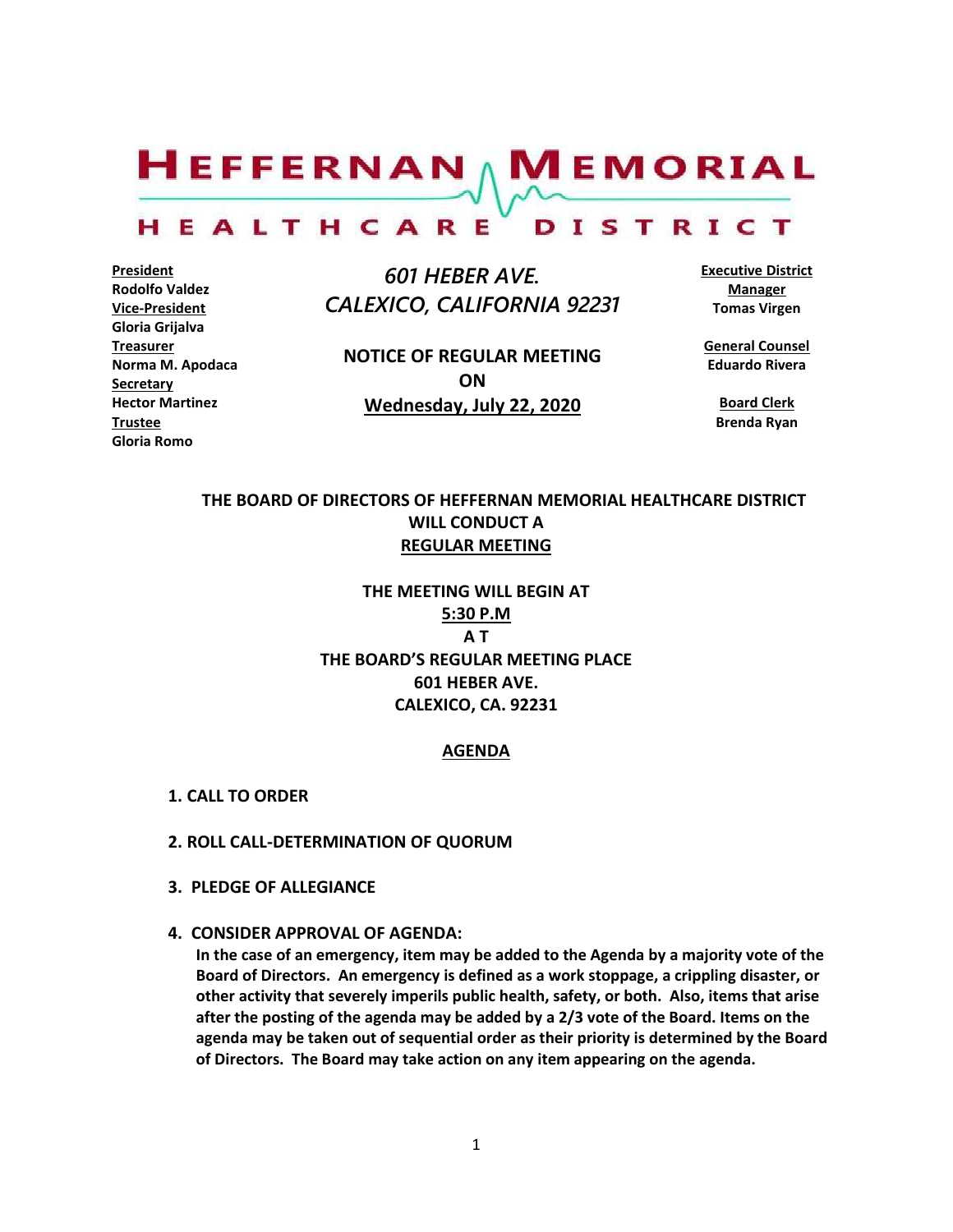# **5. PUBLIC COMMENT TIME:**

**Public comment time on items not appearing on the agenda will be limited to 5 minutes per person and 15 minutes per subject. The Board may find it necessary to limit total time allowable for all public comment on items not appearing on the agenda at any one meeting to one hour. Persons desiring longer public comment time and/or action on specific items shall contact the Secretary and request that the item be placed on the agenda for the next regular meeting.**

# **6. CONSENT CALENDAR:**

**Any member of the Board, staff or public may request that items for the Consent Calendar be removed for discussion. Items so removed shall be acted upon separately immediately following approval of items remaining on the Consent Calendar.**

- **a. Approve minutes for meetings of June 10, 2020, June 17, 2020 and June 24, 2020.**
- **7. REPORTS ON MEETING AND EVENTS ATTENDED BY DIRECTORS, AND AUTHORIZATION FOR DIRECTOR ATTENDANCE AT UPCOMING MEETINGS AND EVENTS/DIRECTORS COMMENTS:**
	- **a. Brief reports by Directors on meetings and event attended. Schedule of upcoming Board meetings and events.**
- **8. REPORTS BY ALL HMHD COMMITTEES**
- **9. COMMENTS BY PROMOTION AND PUBLIC RELATIONS TONY PIMENTEL**
- **10. COMMENTS BY EXECUTIVE DISTRICT MANAGER TOMAS VIRGEN**
- **11. COMMENTS BY GENERAL COUNSEL EDUARDO RIVERA**

# **12. DISCUSSION AND/OR ACTION ITEMS:**

- **a. Discussion and/or action on establishing once a week testing site at the Heffernan Memorial Healthcare District office.**
- **b. Discussion and/or action on the cancelation of the second meeting of August.**
	- **1. Discussion and/or action on moving the first meeting of August to the first Wednesday of the month.**
- **c. Discussion and/or action on the Treasurer Report.**

# **13. ITEMS FOR FUTURE AGENDAS:**

**This item is placed on the agenda to enable the Board to identify and schedule future items for discussion at upcoming Board meetings and/or identify press release opportunities.**

# **14. ADJOURNMENT:**

- **a. Regular Board meetings are held on the second and fourth Wednesday of each month.**
- **b. The next regular meeting of the Board will be held at 5:30 P.M., August 12, 2020.**